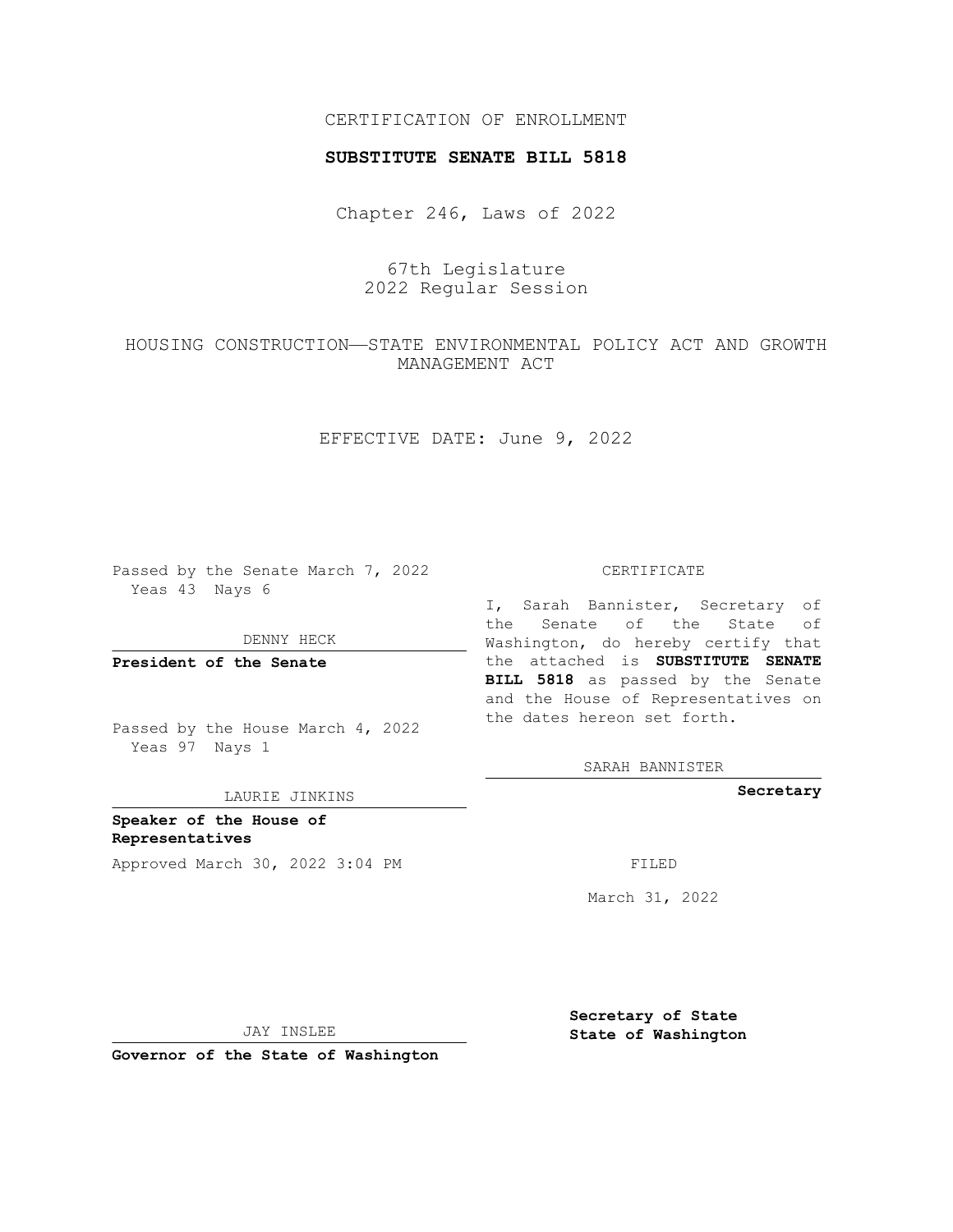### **SUBSTITUTE SENATE BILL 5818**

AS AMENDED BY THE HOUSE

Passed Legislature - 2022 Regular Session

# **State of Washington 67th Legislature 2022 Regular Session**

**By** Senate Housing & Local Government (originally sponsored by Senators Salomon, Liias, Kuderer, Saldaña, and Short)

READ FIRST TIME 02/02/22.

 AN ACT Relating to promoting housing construction in cities through amendments to and limiting appeals under the state environmental policy act and growth management act; amending RCW 36.70A.600, 36.70A.070, 43.21C.495, and 43.21C.501; adding a new section to chapter 43.21C RCW; creating a new section; and providing 6 an expiration date.

BE IT ENACTED BY THE LEGISLATURE OF THE STATE OF WASHINGTON:

 **Sec. 1.** RCW 36.70A.600 and 2020 c 173 s 1 are each amended to 9 read as follows:

 (1) A city planning pursuant to RCW 36.70A.040 is encouraged to take the following actions in order to increase its residential 12 building capacity:

 (a) Authorize development in one or more areas of not fewer than five hundred acres that include at least one train station served by commuter rail or light rail with an average of at least fifty residential units per acre that require no more than an average of one on-site parking space per two bedrooms in the portions of multifamily zones that are located within the areas;

 (b) Authorize development in one or more areas of not fewer than two hundred acres in cities with a population greater than forty thousand or not fewer than one hundred acres in cities with a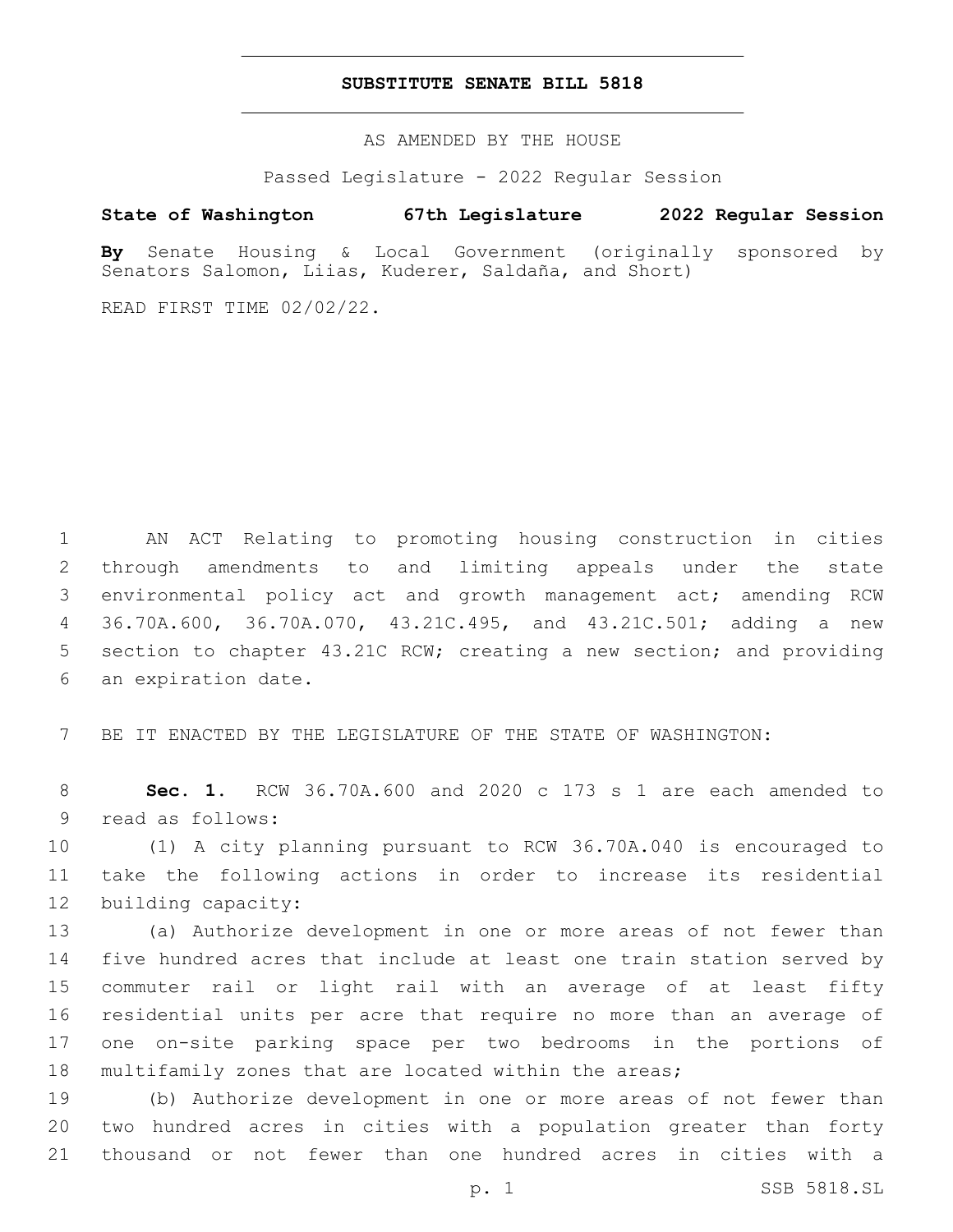population less than forty thousand that include at least one bus stop served by scheduled bus service of at least four times per hour for twelve or more hours per day with an average of at least twenty- five residential units per acre that require no more than an average of one on-site parking space per two bedrooms in portions of the multifamily zones that are located within the areas;

 (c) Authorize at least one duplex, triplex, quadplex, sixplex, stacked flat, townhouse, or courtyard apartment on each parcel in one or more zoning districts that permit single-family residences unless a city documents a specific infrastructure of physical constraint 11 that would make this requirement unfeasible for a particular parcel;

 (d) Authorize a duplex, triplex, quadplex, sixplex, stacked flat, townhouse, or courtyard apartment on one or more parcels for which 14 they are not currently authorized;

 (e) Authorize cluster zoning or lot size averaging in all zoning 16 districts that permit single-family residences;

(f) Adopt a subarea plan pursuant to RCW 43.21C.420;

 (g) Adopt a planned action pursuant to RCW 43.21C.440(1)(b)(ii), except that an environmental impact statement pursuant to RCW 20 43.21C.030 is not required for such an action;

 (h) Adopt increases in categorical exemptions pursuant to RCW 43.21C.229 for residential or mixed-use development;

 (i) Adopt a form-based code in one or more zoning districts that permit residential uses. "Form-based code" means a land development regulation that uses physical form, rather than separation of use, as 26 the organizing principle for the code;

 (j) Authorize a duplex on each corner lot within all zoning 28 districts that permit single-family residences;

 (k) Allow for the division or redivision of land into the maximum number of lots through the short subdivision process provided in 31 chapter 58.17 RCW;

 (l) Authorize a minimum net density of six dwelling units per acre in all residential zones, where the residential development capacity will increase within the city. For purposes of this subsection, the calculation of net density does not include the square footage of areas that are otherwise prohibited from development, such as critical areas, the area of buffers around critical areas, and the area of roads and similar features;

 (m) Create one or more zoning districts of medium density in which individual lots may be no larger than three thousand five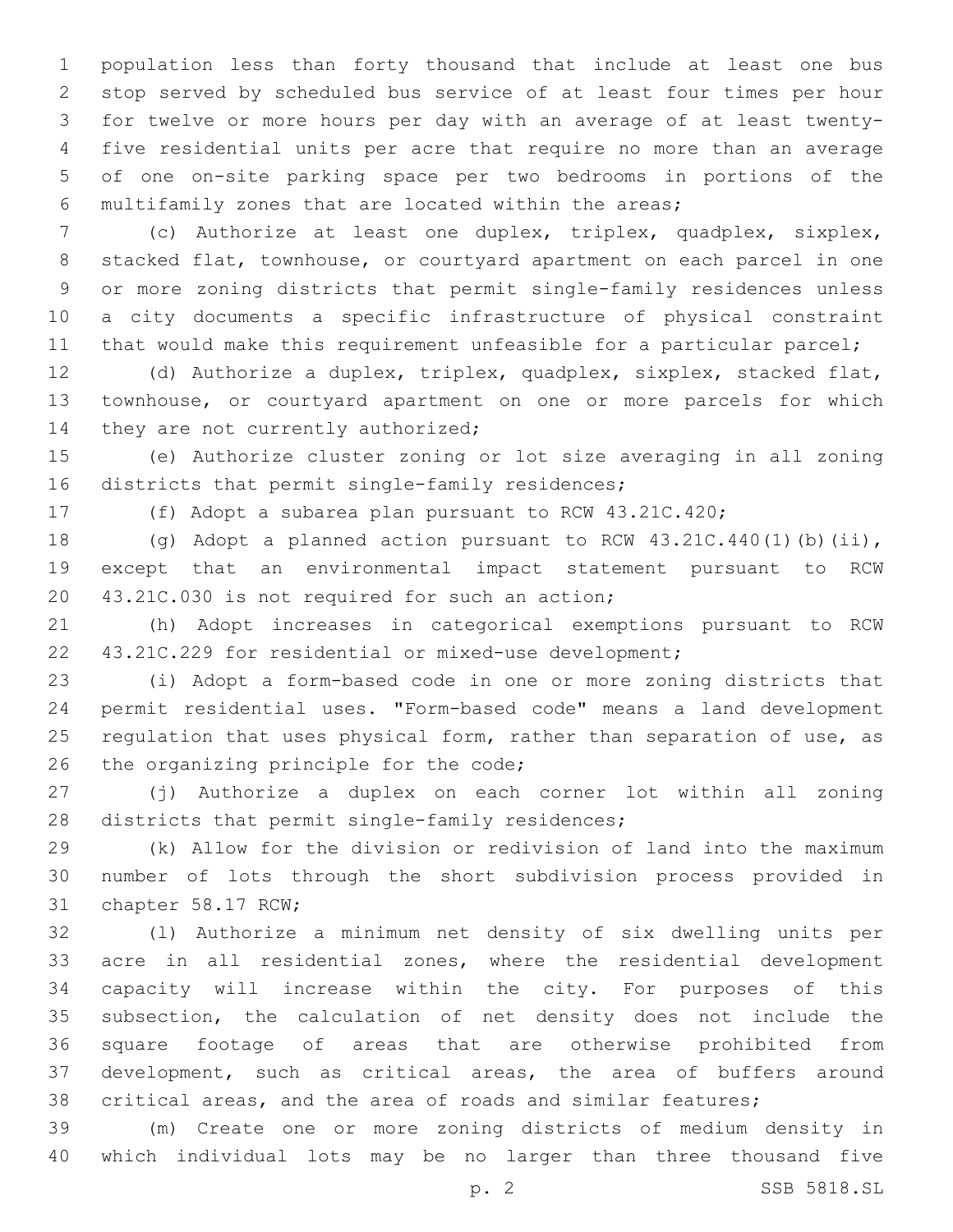hundred square feet and single-family residences may be no larger 2 than one thousand two hundred square feet;

 (n) Authorize accessory dwelling units in one or more zoning 4 districts in which they are currently prohibited;

 (o) Remove minimum residential parking requirements related to 6 accessory dwelling units;

 (p) Remove owner occupancy requirements related to accessory 8 dwelling units;

 (q) Adopt new square footage requirements related to accessory dwelling units that are less restrictive than existing square footage 11 requirements related to accessory dwelling units;

 (r) Adopt maximum allowable exemption levels in WAC 197-11-800(1) as it existed on June 11, 2020, or such subsequent date as may be provided by the department of ecology by rule, consistent with the 15 purposes of this section;

 (s) Adopt standards for administrative approval of final plats 17 pursuant to RCW 58.17.100;

 (t) Adopt ordinances authorizing administrative review of 19 preliminary plats pursuant to RCW 58.17.095;

 (u) Adopt other permit process improvements where it is demonstrated that the code, development regulation, or ordinance 22 changes will result in a more efficient permit process for customers;

 (v) Update use matrices and allowable use tables that eliminate conditional use permits and administrative conditional use permits for all housing types, including single-family homes, townhomes, multifamily housing, low-income housing, and senior housing, but 27 excluding essential public facilities;

 (w) Allow off-street parking to compensate for lack of on-street parking when private roads are utilized or a parking demand study shows that less parking is required for the project;

 (x) Develop a local program that offers homeowners a combination of financing, design, permitting, or construction support to build accessory dwelling units. A city may condition this program on a requirement to provide the unit for affordable home ownership or rent the accessory dwelling unit for a defined period of time to either tenants in a housing subsidy program as defined in RCW 43.31.605(14) or to tenants whose income is less than eighty percent of the city or county median family income. If the city includes an affordability requirement under the program, it must provide additional incentives, 40 such as: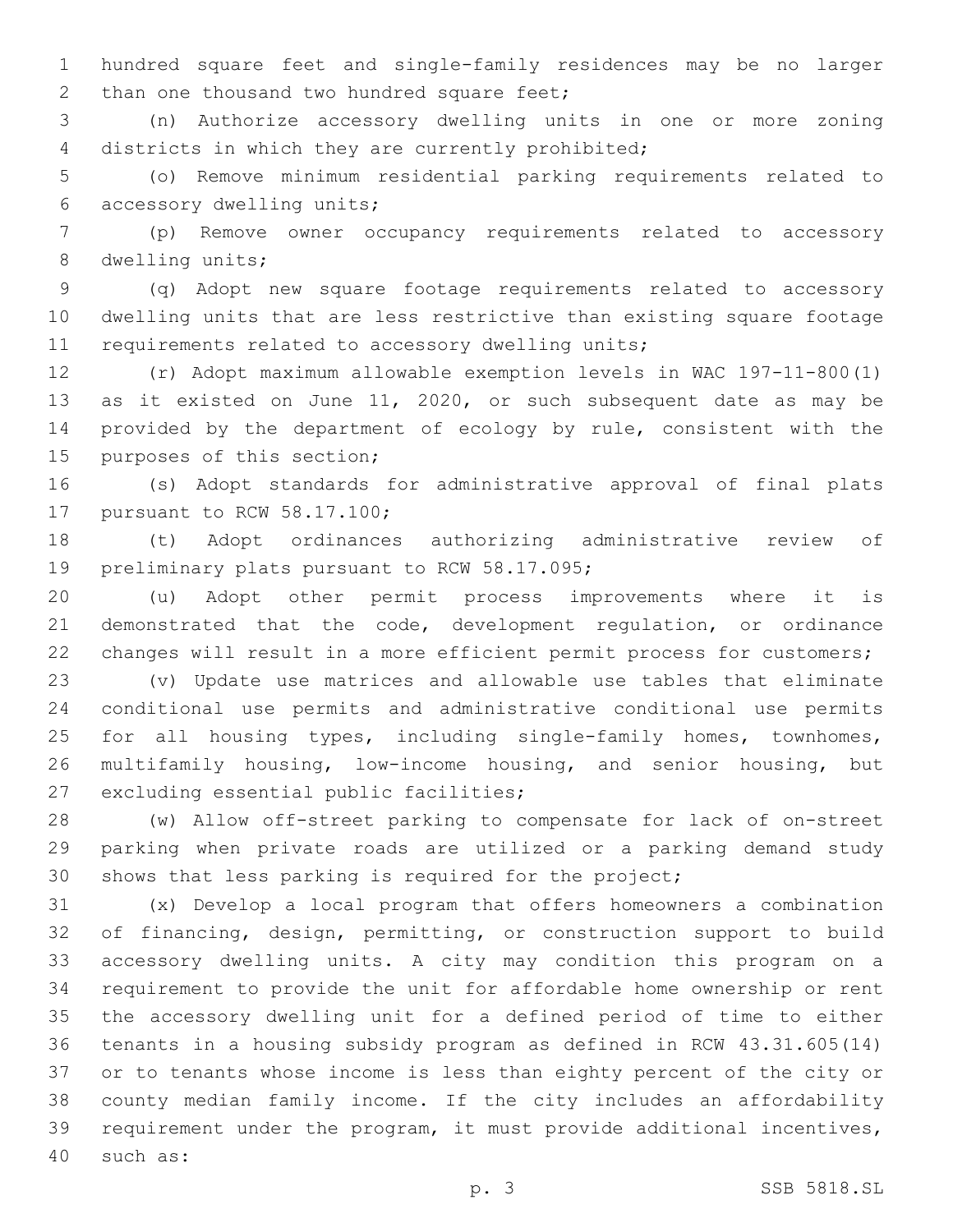- (i) Density bonuses;1
- 2 (ii) Height and bulk bonuses;

3 (iii) Fee waivers or exemptions;

(iv) Parking reductions; or4

5 (v) Expedited permitting; and

 (y) Develop a local program that offers homeowners a combination of financing, design, permitting, or construction support to convert a single-family home into a duplex, triplex, or quadplex where those housing types are authorized. A local government may condition this program on a requirement to provide a certain number of units for affordable home ownership or to rent a certain number of the newly created units for a defined period of time to either tenants in a housing subsidy program as defined in RCW 43.31.605(14) or to tenants whose income is less than eighty percent of the city or county median family income. If the city includes an affordability requirement, it 16 must provide additional incentives, such as:

- 17 (i) Density bonuses;
- 18 (ii) Height and bulk bonuses;
- 19 (iii) Fee waivers or exemptions;
- 20 (iv) Parking reductions; or
- 21 (v) Expedited permitting.

 (2) A city planning pursuant to RCW 36.70A.040 may adopt a housing action plan as described in this subsection. The goal of any such housing plan must be to encourage construction of additional affordable and market rate housing in a greater variety of housing types and at prices that are accessible to a greater variety of incomes, including strategies aimed at the for-profit single-family home market. A housing action plan may utilize data compiled pursuant to RCW 36.70A.610. The housing action plan should:

30 (a) Quantify existing and projected housing needs for all income 31 levels, including extremely low-income households, with documentation 32 of housing and household characteristics, and cost-burdened 33 households;

34 (b) Develop strategies to increase the supply of housing, and 35 variety of housing types, needed to serve the housing needs 36 identified in (a) of this subsection;

37 (c) Analyze population and employment trends, with documentation 38 of projections;

39 (d) Consider strategies to minimize displacement of low-income 40 residents resulting from redevelopment;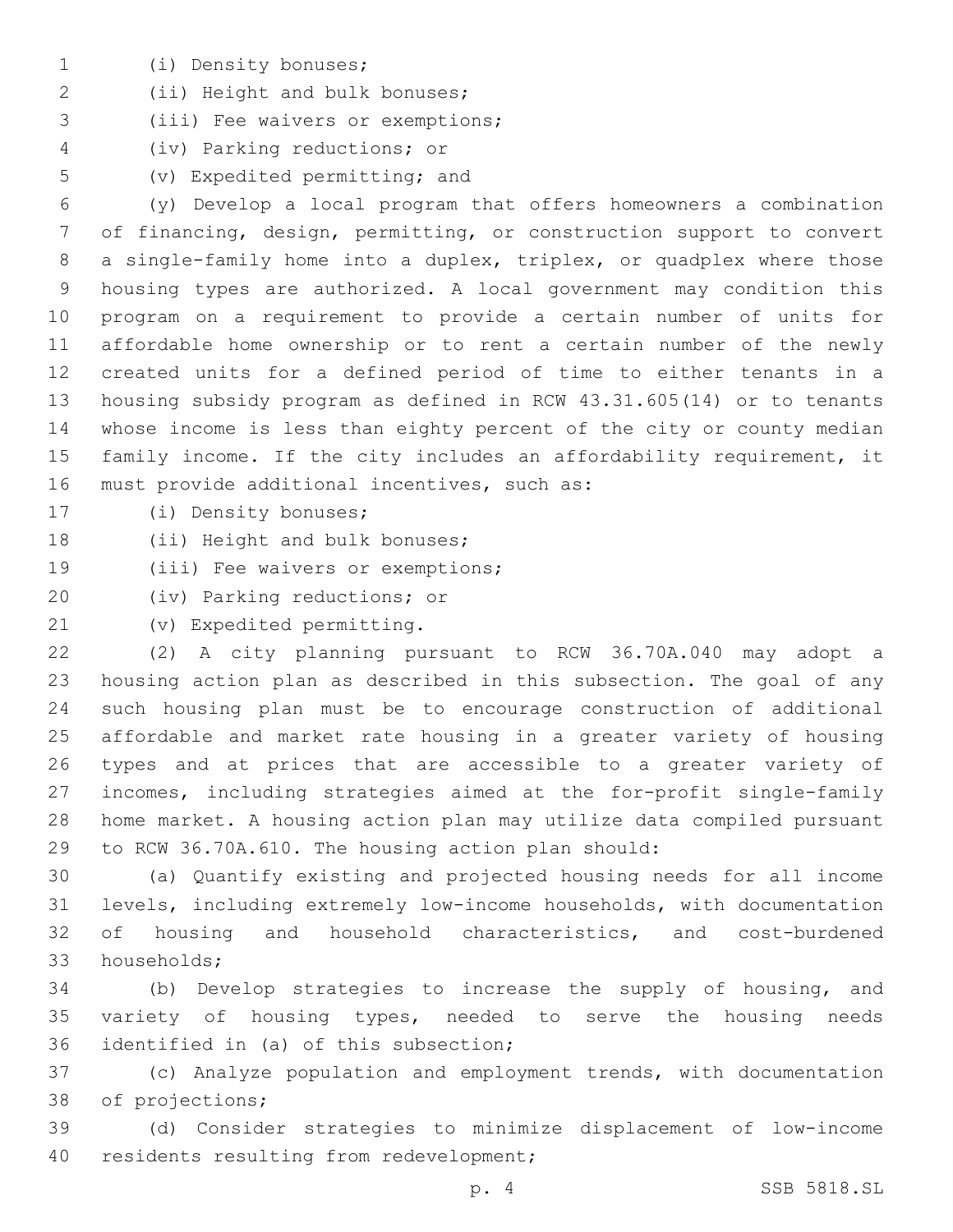(e) Review and evaluate the current housing element adopted pursuant to RCW 36.70A.070, including an evaluation of success in attaining planned housing types and units, achievement of goals and policies, and implementation of the schedule of programs and actions;

 (f) Provide for participation and input from community members, community groups, local builders, local realtors, nonprofit housing 7 advocates, and local religious groups; and

 (g) Include a schedule of programs and actions to implement the 9 recommendations of the housing action plan.

10 (3) ((If adopted by April 1,  $2023<sub>r</sub>$ )) The adoption of ordinances, 11 development regulations and amendments to ((development)) such regulations, and other nonproject actions taken by a city to implement the actions specified in subsection (1) of this section, with the exception of the action specified in subsection (1)(f) of this section, are not subject to administrative or judicial appeal 16 under chapter 43.21C RCW.

 (4) Any action taken by a city prior to April 1, 2023, to amend 18 ((their)) its comprehensive plan( $(\tau)$ ) or adopt or amend ordinances or development regulations, solely to enact provisions under subsection (1) of this section is not subject to legal challenge under this 21 chapter.

 (5) In taking action under subsection (1) of this section, cities are encouraged to utilize strategies that increase residential building capacity in areas with frequent transit service and with the transportation and utility infrastructure that supports the 26 additional residential building capacity.

 (6) A city that is planning to take at least two actions under subsection (1) of this section, and that action will occur between July 28, 2019, and April 1, 2021, is eligible to apply to the department for planning grant assistance of up to one hundred thousand dollars, subject to the availability of funds appropriated for that purpose. The department shall develop grant criteria to ensure that grant funds awarded are proportionate to the level of effort proposed by a city, and the potential increase in housing supply or regulatory streamlining that could be achieved. Funding may be provided in advance of, and to support, adoption of policies or ordinances consistent with this section. A city can request, and the department may award, more than one hundred thousand dollars for applications that demonstrate extraordinary potential to increase 40 housing supply or regulatory streamlining.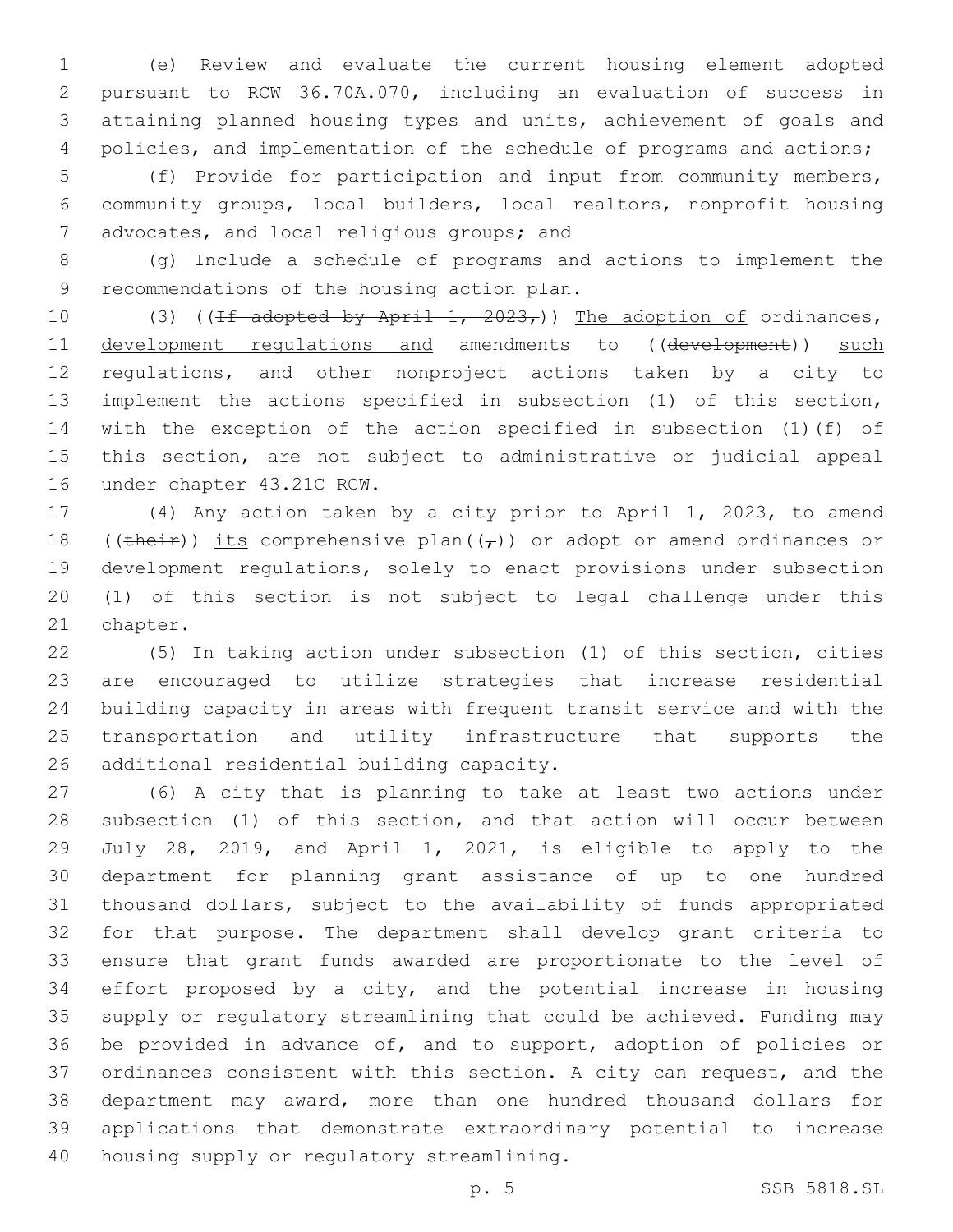(7) A city seeking to develop a housing action plan under subsection (2) of this section is eligible to apply to the department 3 for up to one hundred thousand dollars.

 (8) The department shall establish grant award amounts under subsections (6) and (7) of this section based on the expected number of cities that will seek grant assistance, to ensure that all cities can receive some level of grant support. If funding capacity allows, the department may consider accepting and funding applications from cities with a population of less than twenty thousand if the actions proposed in the application will create a significant amount of housing capacity or regulatory streamlining and are consistent with 12 the actions in this section.

 (9) In implementing chapter 348, Laws of 2019, cities are encouraged to prioritize the creation of affordable, inclusive neighborhoods and to consider the risk of residential displacement, particularly in neighborhoods with communities at high risk of 17 displacement.

 **Sec. 2.** RCW 36.70A.070 and 2021 c 254 s 2 are each amended to 19 read as follows:

 The comprehensive plan of a county or city that is required or chooses to plan under RCW 36.70A.040 shall consist of a map or maps, and descriptive text covering objectives, principles, and standards used to develop the comprehensive plan. The plan shall be an internally consistent document and all elements shall be consistent with the future land use map. A comprehensive plan shall be adopted and amended with public participation as provided in RCW 36.70A.140. Each comprehensive plan shall include a plan, scheme, or design for 28 each of the following:

 (1) A land use element designating the proposed general distribution and general location and extent of the uses of land, where appropriate, for agriculture, timber production, housing, commerce, industry, recreation, open spaces, general aviation airports, public utilities, public facilities, and other land uses. The land use element shall include population densities, building intensities, and estimates of future population growth. The land use element shall provide for protection of the quality and quantity of groundwater used for public water supplies. Wherever possible, the land use element should consider utilizing urban planning approaches that promote physical activity. Where applicable, the land use

p. 6 SSB 5818.SL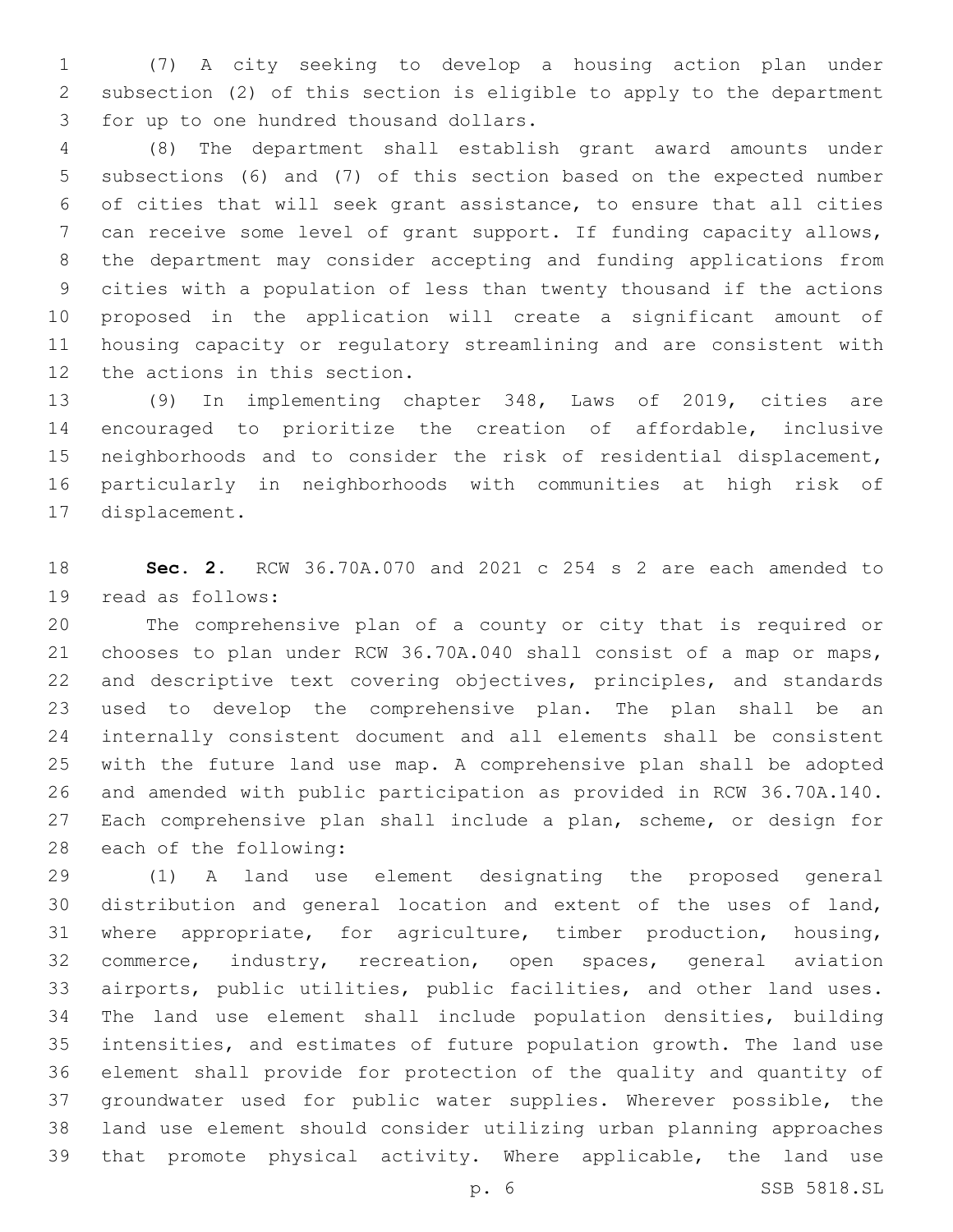element shall review drainage, flooding, and stormwater runoff in the area and nearby jurisdictions and provide guidance for corrective actions to mitigate or cleanse those discharges that pollute waters of the state, including Puget Sound or waters entering Puget Sound.

 (2) A housing element ensuring the vitality and character of 6 established residential neighborhoods that:

 (a) Includes an inventory and analysis of existing and projected housing needs that identifies the number of housing units necessary to manage projected growth, as provided by the department of 10 commerce, including:

 (i) Units for moderate, low, very low, and extremely low-income 12 households; and

 (ii) Emergency housing, emergency shelters, and permanent 14 supportive housing;

 (b) Includes a statement of goals, policies, objectives, and mandatory provisions for the preservation, improvement, and development of housing, including single-family residences, and within an urban growth area boundary, moderate density housing 19 options including( $(\frac{1}{t+1})$ ), but not limited to, duplexes, triplexes, 20 and townhomes;

 (c) Identifies sufficient capacity of land for housing including, but not limited to, government-assisted housing, housing for moderate, low, very low, and extremely low-income households, manufactured housing, multifamily housing, group homes, foster care 25 facilities, emergency housing, emergency shelters, permanent supportive housing, and within an urban growth area boundary, consideration of duplexes, triplexes, and townhomes;

 (d) Makes adequate provisions for existing and projected needs of all economic segments of the community, including:

 (i) Incorporating consideration for low, very low, extremely low, 31 and moderate-income households;

 (ii) Documenting programs and actions needed to achieve housing availability including gaps in local funding, barriers such as 34 development regulations, and other limitations;

 (iii) Consideration of housing locations in relation to 36 employment location; and

 (iv) Consideration of the role of accessory dwelling units in 38 meeting housing needs;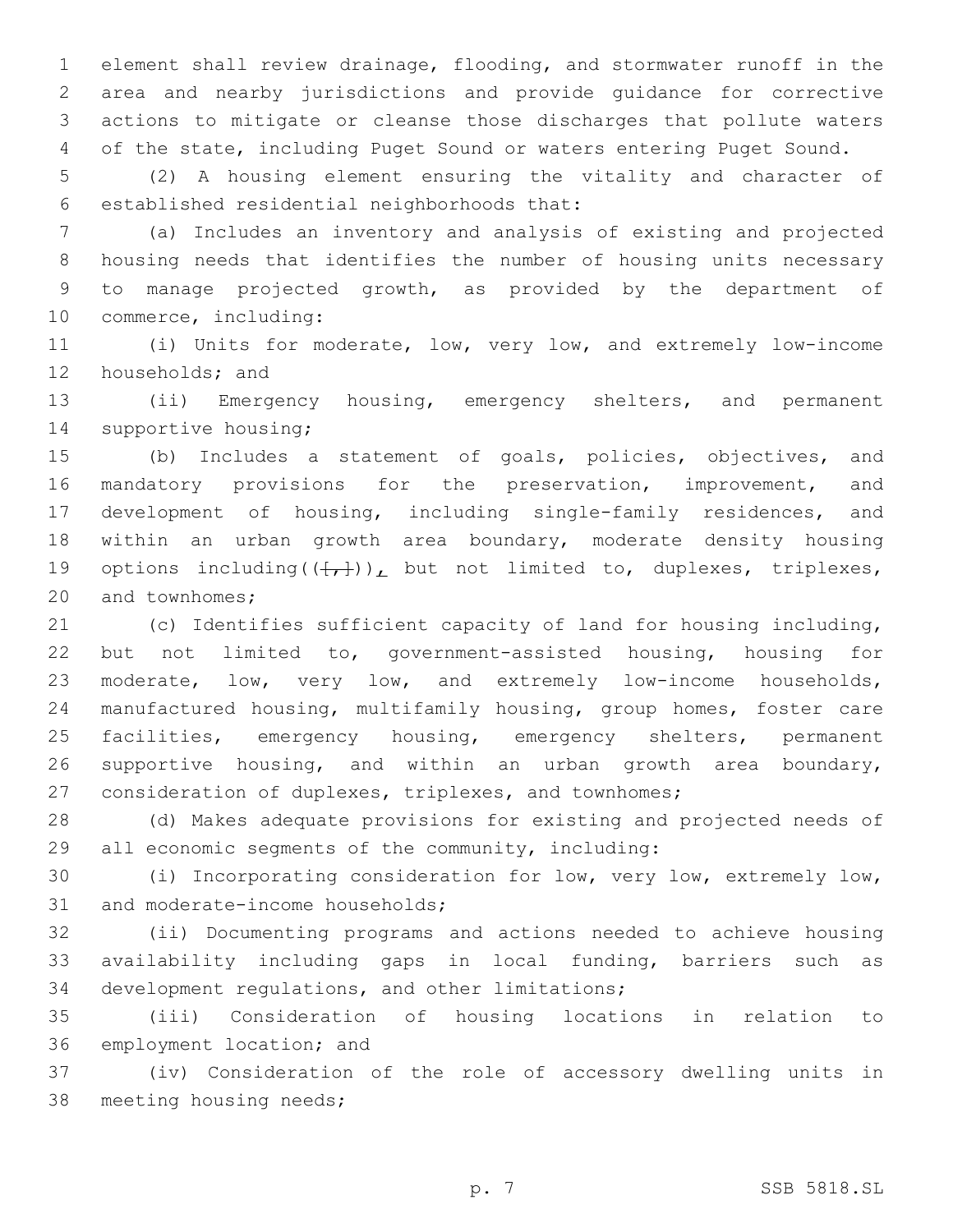(e) Identifies local policies and regulations that result in racially disparate impacts, displacement, and exclusion in housing, including:3

(i) Zoning that may have a discriminatory effect;

5 (ii) Disinvestment; and

(iii) Infrastructure availability;6

 (f) Identifies and implements policies and regulations to address and begin to undo racially disparate impacts, displacement, and exclusion in housing caused by local policies, plans, and actions;

 (g) Identifies areas that may be at higher risk of displacement from market forces that occur with changes to zoning development 12 regulations and capital investments; and

 (h) Establishes antidisplacement policies, with consideration given to the preservation of historical and cultural communities as well as investments in low, very low, extremely low, and moderate- income housing; equitable development initiatives; inclusionary 17 zoning; community planning requirements; tenant protections; land disposition policies; and consideration of land that may be used for 19 affordable housing.

 In counties and cities subject to the review and evaluation requirements of RCW 36.70A.215, any revision to the housing element shall include consideration of prior review and evaluation reports and any reasonable measures identified. The housing element should link jurisdictional goals with overall county goals to ensure that 25 the housing element goals are met.

 The adoption of ordinances, development regulations and 27 amendments to such regulations, and other nonproject actions taken by 28 a city that is required or chooses to plan under RCW 36.70A.040 that increase housing capacity, increase housing affordability, and mitigate displacement as required under this subsection (2) and that apply outside of critical areas are not subject to administrative or judicial appeal under chapter 43.21C RCW unless the adoption of such 33 ordinances, development regulations and amendments to such 34 regulations, or other nonproject actions has a probable significant adverse impact on fish habitat.

 (3) A capital facilities plan element consisting of: (a) An inventory of existing capital facilities owned by public entities, showing the locations and capacities of the capital facilities; (b) a forecast of the future needs for such capital facilities; (c) the proposed locations and capacities of expanded or new capital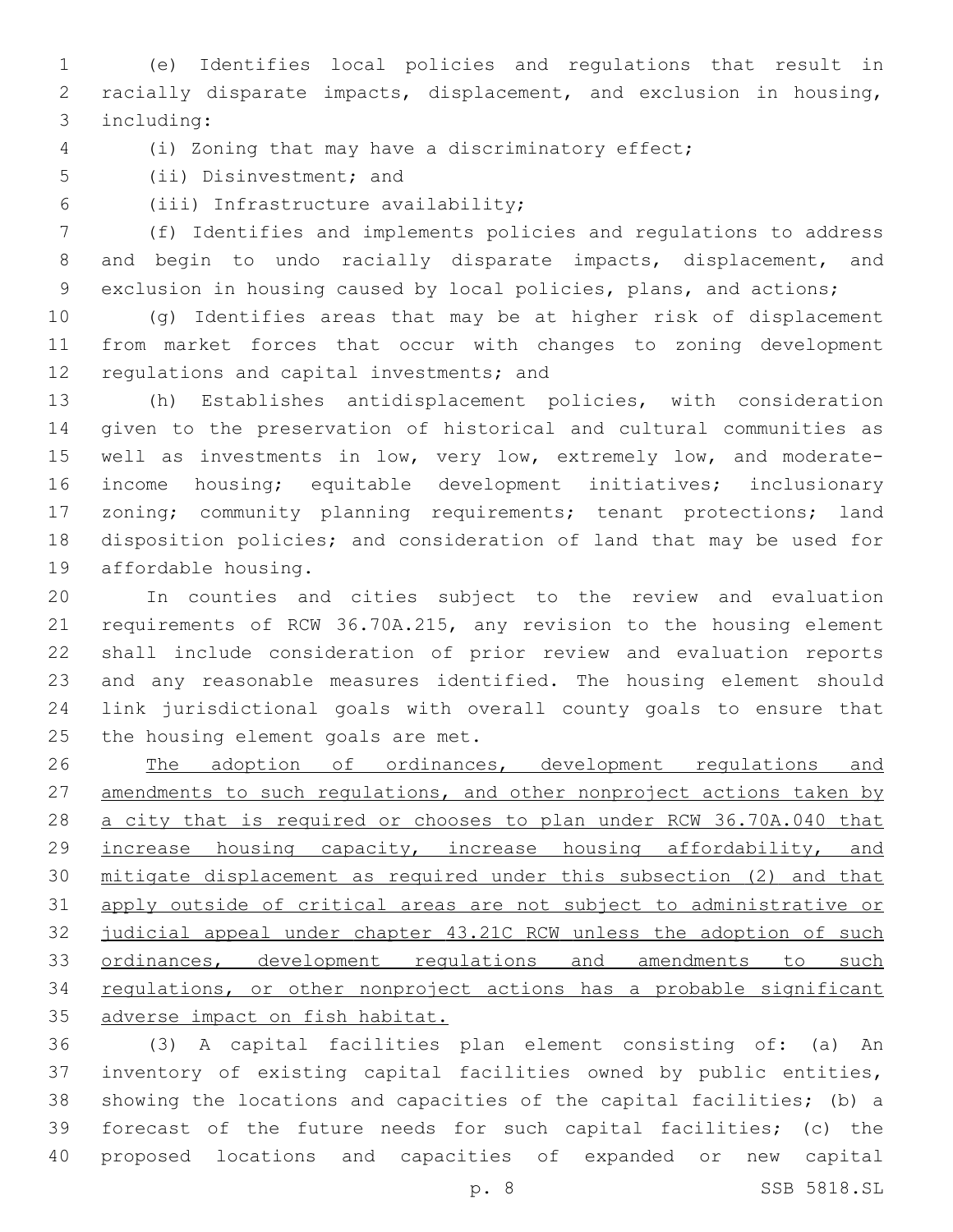facilities; (d) at least a six-year plan that will finance such capital facilities within projected funding capacities and clearly identifies sources of public money for such purposes; and (e) a requirement to reassess the land use element if probable funding falls short of meeting existing needs and to ensure that the land use element, capital facilities plan element, and financing plan within the capital facilities plan element are coordinated and consistent. Park and recreation facilities shall be included in the capital 9 facilities plan element.

 (4) A utilities element consisting of the general location, proposed location, and capacity of all existing and proposed utilities, including, but not limited to, electrical lines, 13 telecommunication lines, and natural gas lines.

 (5) Rural element. Counties shall include a rural element including lands that are not designated for urban growth, agriculture, forest, or mineral resources. The following provisions 17 shall apply to the rural element:

 (a) Growth management act goals and local circumstances. Because circumstances vary from county to county, in establishing patterns of rural densities and uses, a county may consider local circumstances, but shall develop a written record explaining how the rural element harmonizes the planning goals in RCW 36.70A.020 and meets the 23 requirements of this chapter.

 (b) Rural development. The rural element shall permit rural development, forestry, and agriculture in rural areas. The rural element shall provide for a variety of rural densities, uses, essential public facilities, and rural governmental services needed to serve the permitted densities and uses. To achieve a variety of rural densities and uses, counties may provide for clustering, density transfer, design guidelines, conservation easements, and other innovative techniques that will accommodate appropriate rural economic advancement, densities, and uses that are not characterized by urban growth and that are consistent with rural character.

 (c) Measures governing rural development. The rural element shall include measures that apply to rural development and protect the rural character of the area, as established by the county, by:

(i) Containing or otherwise controlling rural development;

 (ii) Assuring visual compatibility of rural development with the 39 surrounding rural area;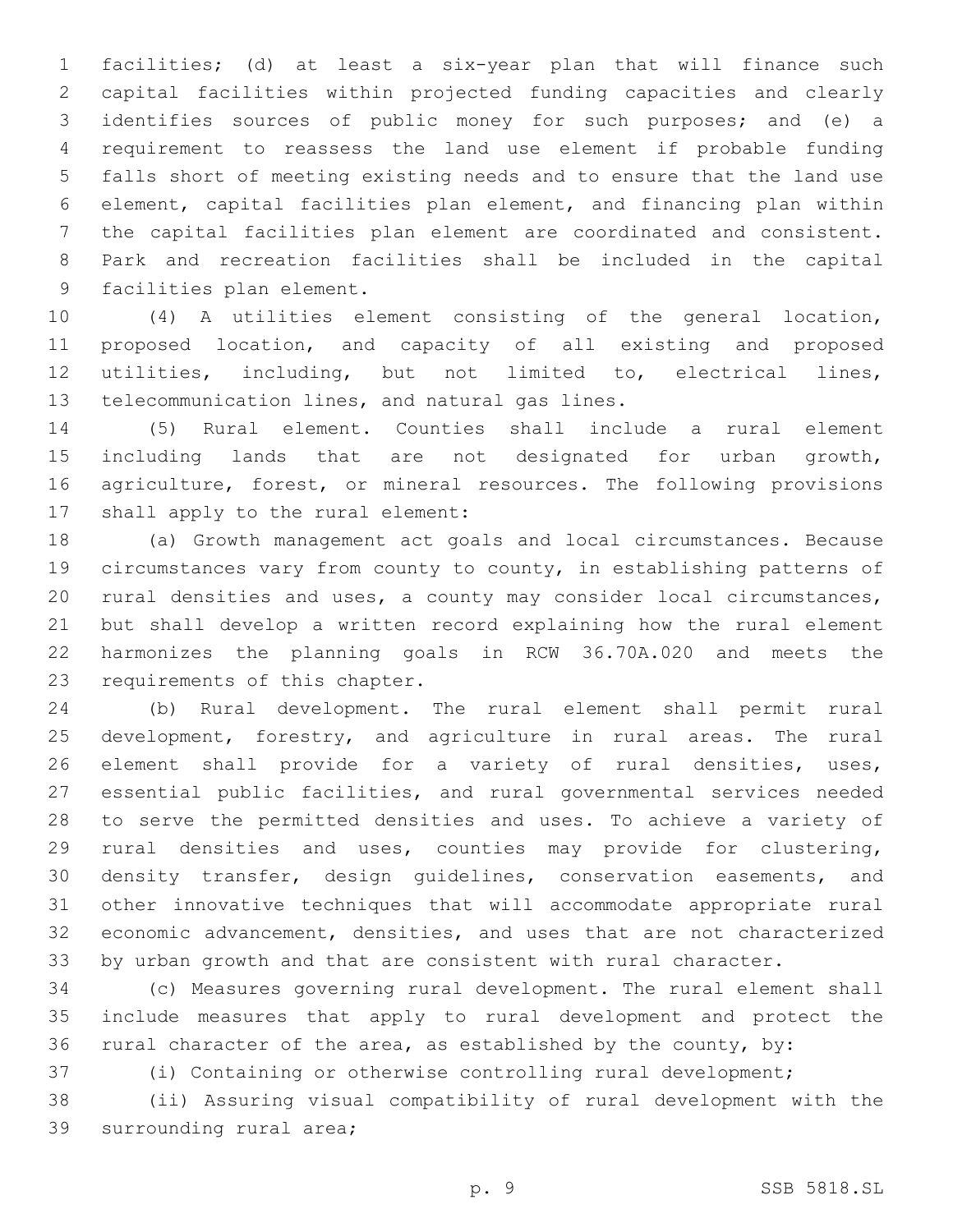(iii) Reducing the inappropriate conversion of undeveloped land into sprawling, low-density development in the rural area;

 (iv) Protecting critical areas, as provided in RCW 36.70A.060, 4 and surface water and groundwater resources; and

 (v) Protecting against conflicts with the use of agricultural, forest, and mineral resource lands designated under RCW 36.70A.170.

 (d) Limited areas of more intensive rural development. Subject to the requirements of this subsection and except as otherwise specifically provided in this subsection (5)(d), the rural element may allow for limited areas of more intensive rural development, including necessary public facilities and public services to serve 12 the limited area as follows:

 (i) Rural development consisting of the infill, development, or redevelopment of existing commercial, industrial, residential, or mixed-use areas, whether characterized as shoreline development, villages, hamlets, rural activity centers, or crossroads developments.17

 (A) A commercial, industrial, residential, shoreline, or mixed- use area are subject to the requirements of (d)(iv) of this subsection, but are not subject to the requirements of (c)(ii) and 21 (iii) of this subsection.

 (B) Any development or redevelopment other than an industrial area or an industrial use within a mixed-use area or an industrial area under this subsection (5)(d)(i) must be principally designed to serve the existing and projected rural population.

 (C) Any development or redevelopment in terms of building size, scale, use, or intensity shall be consistent with the character of the existing areas. Development and redevelopment may include changes in use from vacant land or a previously existing use so long as the new use conforms to the requirements of this subsection (5);

 (ii) The intensification of development on lots containing, or new development of, small-scale recreational or tourist uses, including commercial facilities to serve those recreational or tourist uses, that rely on a rural location and setting, but that do not include new residential development. A small-scale recreation or tourist use is not required to be principally designed to serve the existing and projected rural population. Public services and public facilities shall be limited to those necessary to serve the recreation or tourist use and shall be provided in a manner that does 40 not permit low-density sprawl;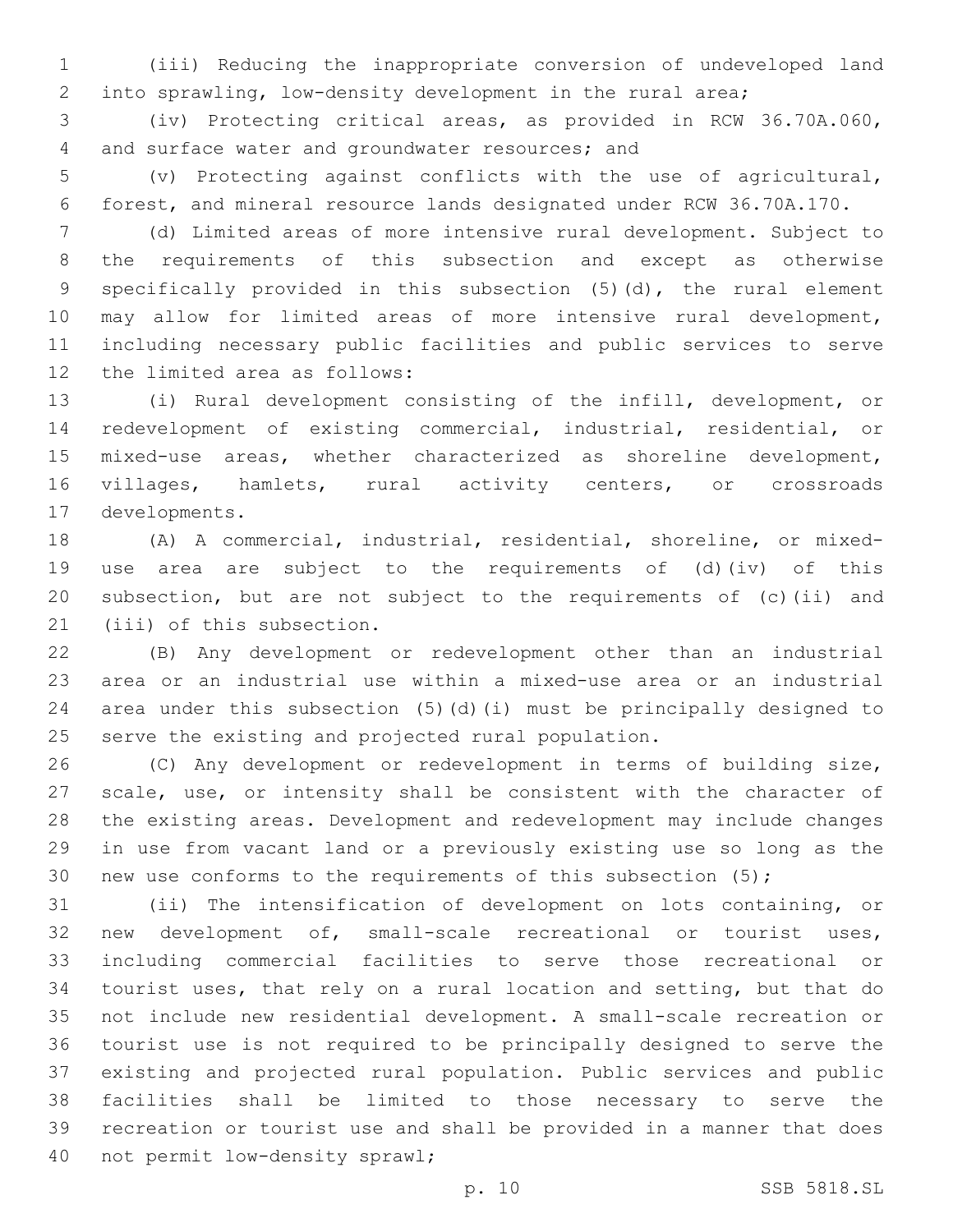(iii) The intensification of development on lots containing isolated nonresidential uses or new development of isolated cottage industries and isolated small-scale businesses that are not principally designed to serve the existing and projected rural population and nonresidential uses, but do provide job opportunities for rural residents. Rural counties may allow the expansion of small- scale businesses as long as those small-scale businesses conform with the rural character of the area as defined by the local government according to RCW 36.70A.030(23). Rural counties may also allow new small-scale businesses to utilize a site previously occupied by an existing business as long as the new small-scale business conforms to the rural character of the area as defined by the local government according to RCW 36.70A.030(23). Public services and public facilities shall be limited to those necessary to serve the isolated nonresidential use and shall be provided in a manner that does not 16 permit low-density sprawl;

 (iv) A county shall adopt measures to minimize and contain the existing areas or uses of more intensive rural development, as appropriate, authorized under this subsection. Lands included in such existing areas or uses shall not extend beyond the logical outer boundary of the existing area or use, thereby allowing a new pattern of low-density sprawl. Existing areas are those that are clearly identifiable and contained and where there is a logical boundary delineated predominately by the built environment, but that may also include undeveloped lands if limited as provided in this subsection. The county shall establish the logical outer boundary of an area of more intensive rural development. In establishing the logical outer boundary, the county shall address (A) the need to preserve the character of existing natural neighborhoods and communities, (B) physical boundaries, such as bodies of water, streets and highways, and land forms and contours, (C) the prevention of abnormally irregular boundaries, and (D) the ability to provide public facilities and public services in a manner that does not permit low-34 density sprawl;

 (v) For purposes of (d) of this subsection, an existing area or 36 existing use is one that was in existence:

 (A) On July 1, 1990, in a county that was initially required to 38 plan under all of the provisions of this chapter;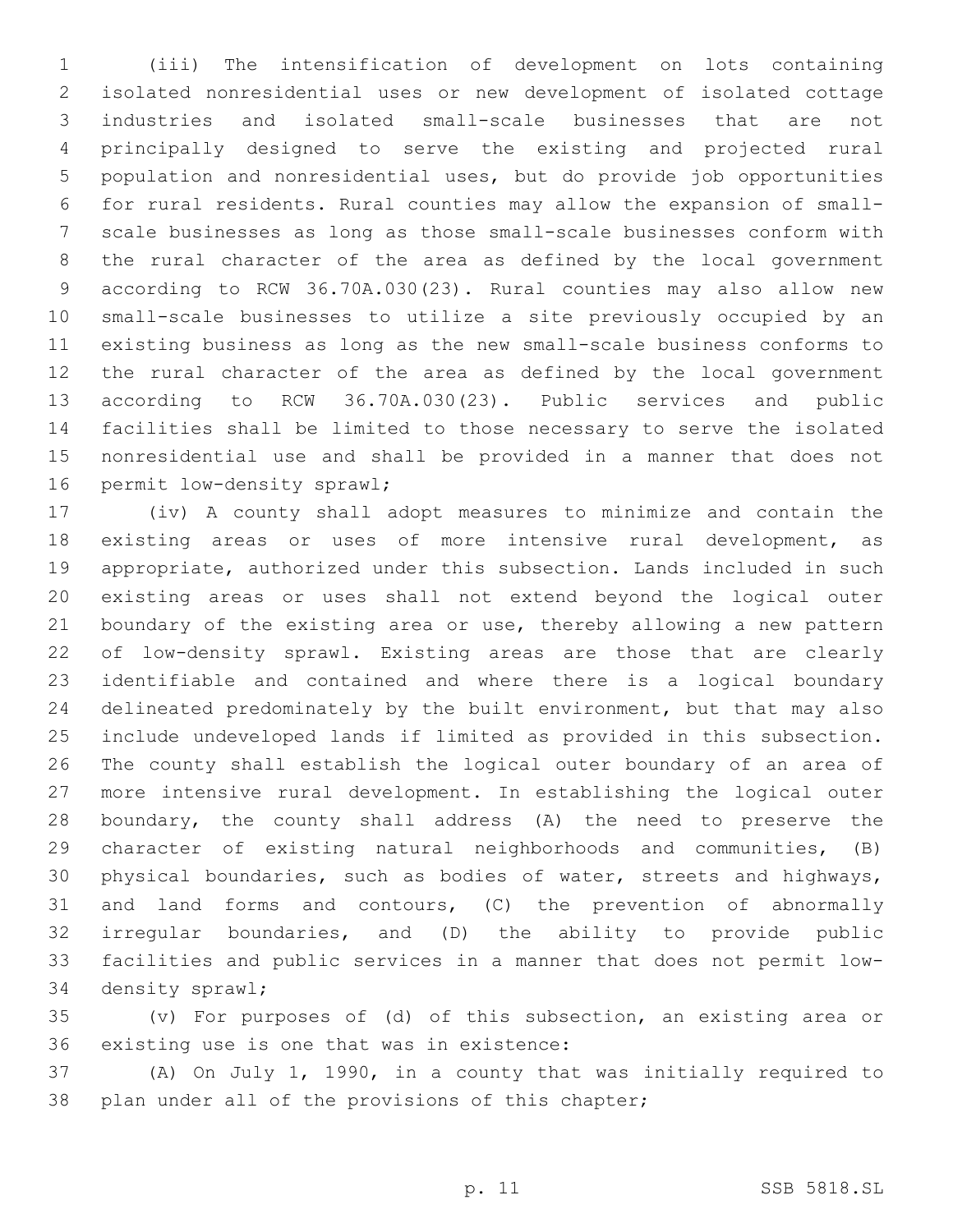(B) On the date the county adopted a resolution under RCW 36.70A.040(2), in a county that is planning under all of the provisions of this chapter under RCW 36.70A.040(2); or

 (C) On the date the office of financial management certifies the county's population as provided in RCW 36.70A.040(5), in a county that is planning under all of the provisions of this chapter pursuant 7 to RCW 36.70A.040(5).

 (e) Exception. This subsection shall not be interpreted to permit in the rural area a major industrial development or a master planned resort unless otherwise specifically permitted under RCW 36.70A.360 11 and 36.70A.365.

 (6) A transportation element that implements, and is consistent 13 with, the land use element.

 (a) The transportation element shall include the following 15 subelements:

16 (i) Land use assumptions used in estimating travel;

 (ii) Estimated traffic impacts to state-owned transportation facilities resulting from land use assumptions to assist the department of transportation in monitoring the performance of state facilities, to plan improvements for the facilities, and to assess the impact of land-use decisions on state-owned transportation 22 facilities;

(iii) Facilities and services needs, including:

 (A) An inventory of air, water, and ground transportation facilities and services, including transit alignments and general aviation airport facilities, to define existing capital facilities and travel levels as a basis for future planning. This inventory must include state-owned transportation facilities within the city or 29 county's jurisdictional boundaries;

 (B) Level of service standards for all locally owned arterials and transit routes to serve as a gauge to judge performance of the system. These standards should be regionally coordinated;

 (C) For state-owned transportation facilities, level of service standards for highways, as prescribed in chapters 47.06 and 47.80 35 RCW, to gauge the performance of the system. The purposes of reflecting level of service standards for state highways in the local comprehensive plan are to monitor the performance of the system, to evaluate improvement strategies, and to facilitate coordination between the county's or city's six-year street, road, or transit program and the office of financial management's ten-year investment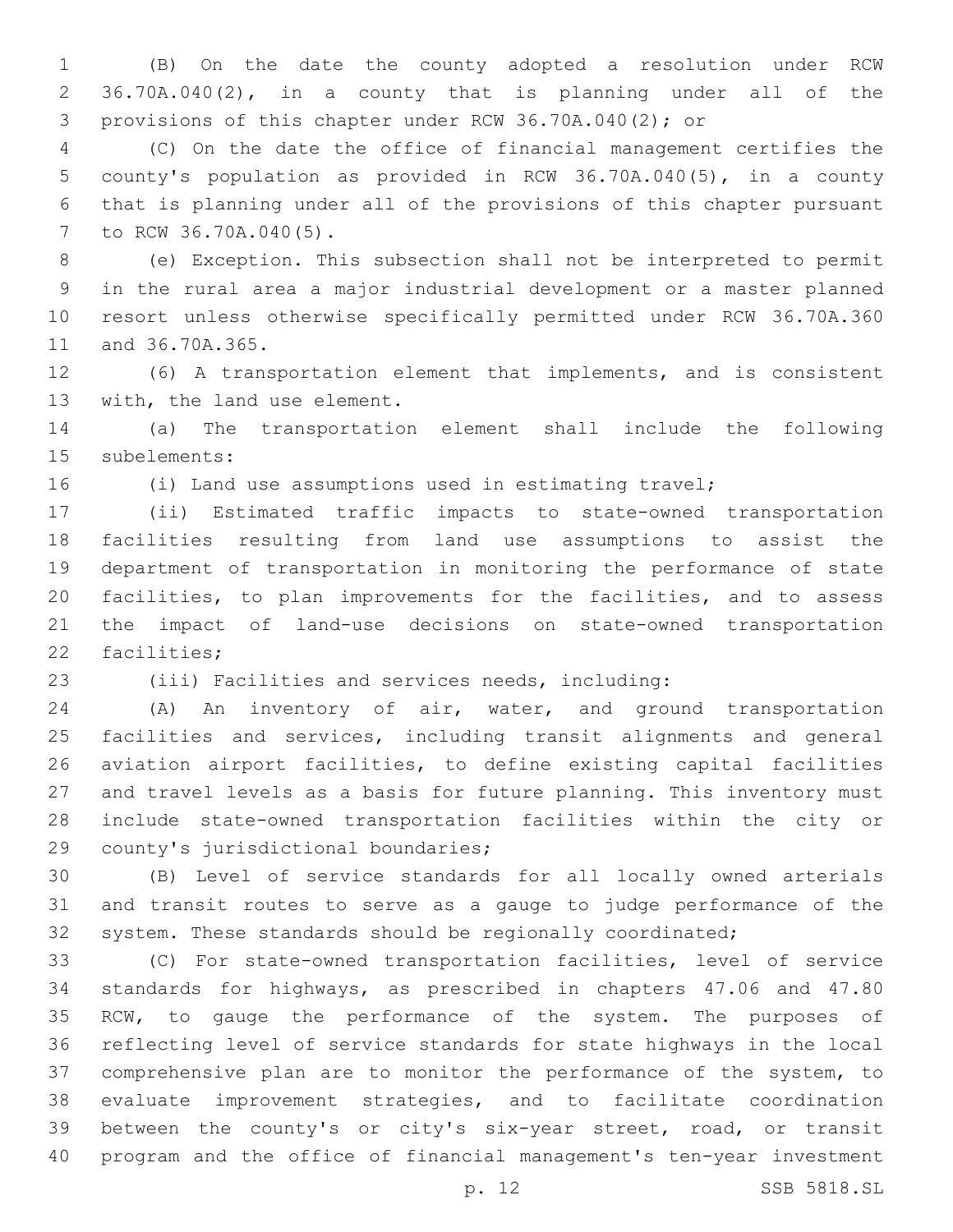program. The concurrency requirements of (b) of this subsection do not apply to transportation facilities and services of statewide significance except for counties consisting of islands whose only connection to the mainland are state highways or ferry routes. In these island counties, state highways and ferry route capacity must be a factor in meeting the concurrency requirements in (b) of this 7 subsection;

 (D) Specific actions and requirements for bringing into compliance locally owned transportation facilities or services that 10 are below an established level of service standard;

 (E) Forecasts of traffic for at least ten years based on the adopted land use plan to provide information on the location, timing, 13 and capacity needs of future growth;

 (F) Identification of state and local system needs to meet current and future demands. Identified needs on state-owned transportation facilities must be consistent with the statewide multimodal transportation plan required under chapter 47.06 RCW;

18 (iv) Finance, including:

 (A) An analysis of funding capability to judge needs against 20 probable funding resources;

 (B) A multiyear financing plan based on the needs identified in the comprehensive plan, the appropriate parts of which shall serve as the basis for the six-year street, road, or transit program required by RCW 35.77.010 for cities, RCW 36.81.121 for counties, and RCW 35.58.2795 for public transportation systems. The multiyear financing plan should be coordinated with the ten-year investment program developed by the office of financial management as required by RCW 47.05.030;28

 (C) If probable funding falls short of meeting identified needs, a discussion of how additional funding will be raised, or how land use assumptions will be reassessed to ensure that level of service 32 standards will be met;

 (v) Intergovernmental coordination efforts, including an assessment of the impacts of the transportation plan and land use assumptions on the transportation systems of adjacent jurisdictions;

36 (vi) Demand-management strategies;

 (vii) Pedestrian and bicycle component to include collaborative efforts to identify and designate planned improvements for pedestrian and bicycle facilities and corridors that address and encourage enhanced community access and promote healthy lifestyles.

p. 13 SSB 5818.SL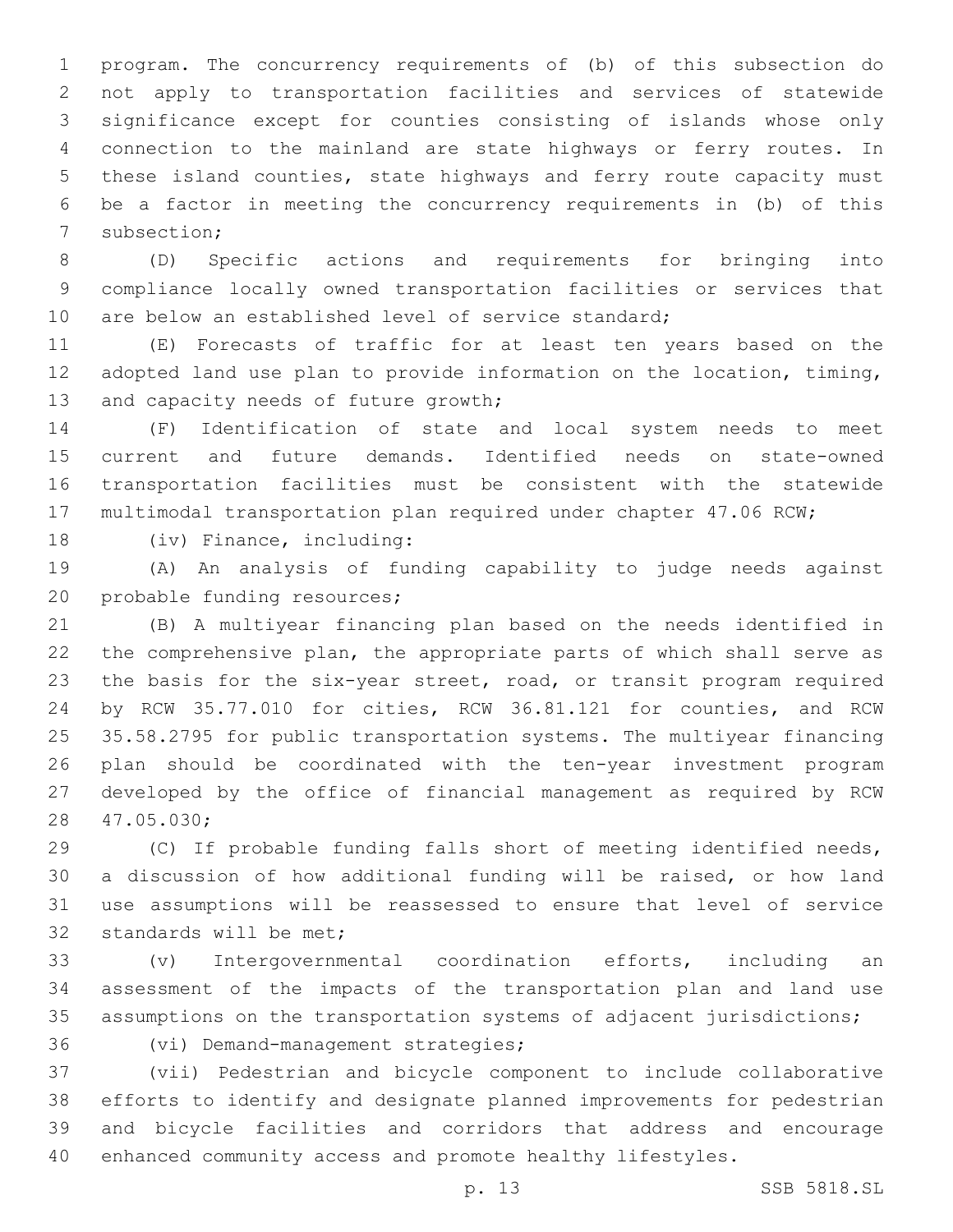(b) After adoption of the comprehensive plan by jurisdictions required to plan or who choose to plan under RCW 36.70A.040, local jurisdictions must adopt and enforce ordinances which prohibit development approval if the development causes the level of service on a locally owned transportation facility to decline below the standards adopted in the transportation element of the comprehensive plan, unless transportation improvements or strategies to accommodate the impacts of development are made concurrent with the development. These strategies may include increased public transportation service, ride-sharing programs, demand management, and other transportation systems management strategies. For the purposes of this subsection (6), "concurrent with the development" means that improvements or strategies are in place at the time of development, or that a financial commitment is in place to complete the improvements or strategies within six years. If the collection of impact fees is delayed under RCW 82.02.050(3), the six-year period required by this subsection (6)(b) must begin after full payment of all impact fees is 18 due to the county or city.

 (c) The transportation element described in this subsection (6), the six-year plans required by RCW 35.77.010 for cities, RCW 36.81.121 for counties, and RCW 35.58.2795 for public transportation systems, and the ten-year investment program required by RCW 23 47.05.030 for the state, must be consistent.

 (7) An economic development element establishing local goals, policies, objectives, and provisions for economic growth and vitality and a high quality of life. A city that has chosen to be a residential community is exempt from the economic development element 28 requirement of this subsection.

 (8) A park and recreation element that implements, and is consistent with, the capital facilities plan element as it relates to park and recreation facilities. The element shall include: (a) Estimates of park and recreation demand for at least a ten-year period; (b) an evaluation of facilities and service needs; and (c) an evaluation of intergovernmental coordination opportunities to provide regional approaches for meeting park and recreational demand.

 (9) It is the intent that new or amended elements required after January 1, 2002, be adopted concurrent with the scheduled update provided in RCW 36.70A.130. Requirements to incorporate any such new or amended elements shall be null and void until funds sufficient to cover applicable local government costs are appropriated and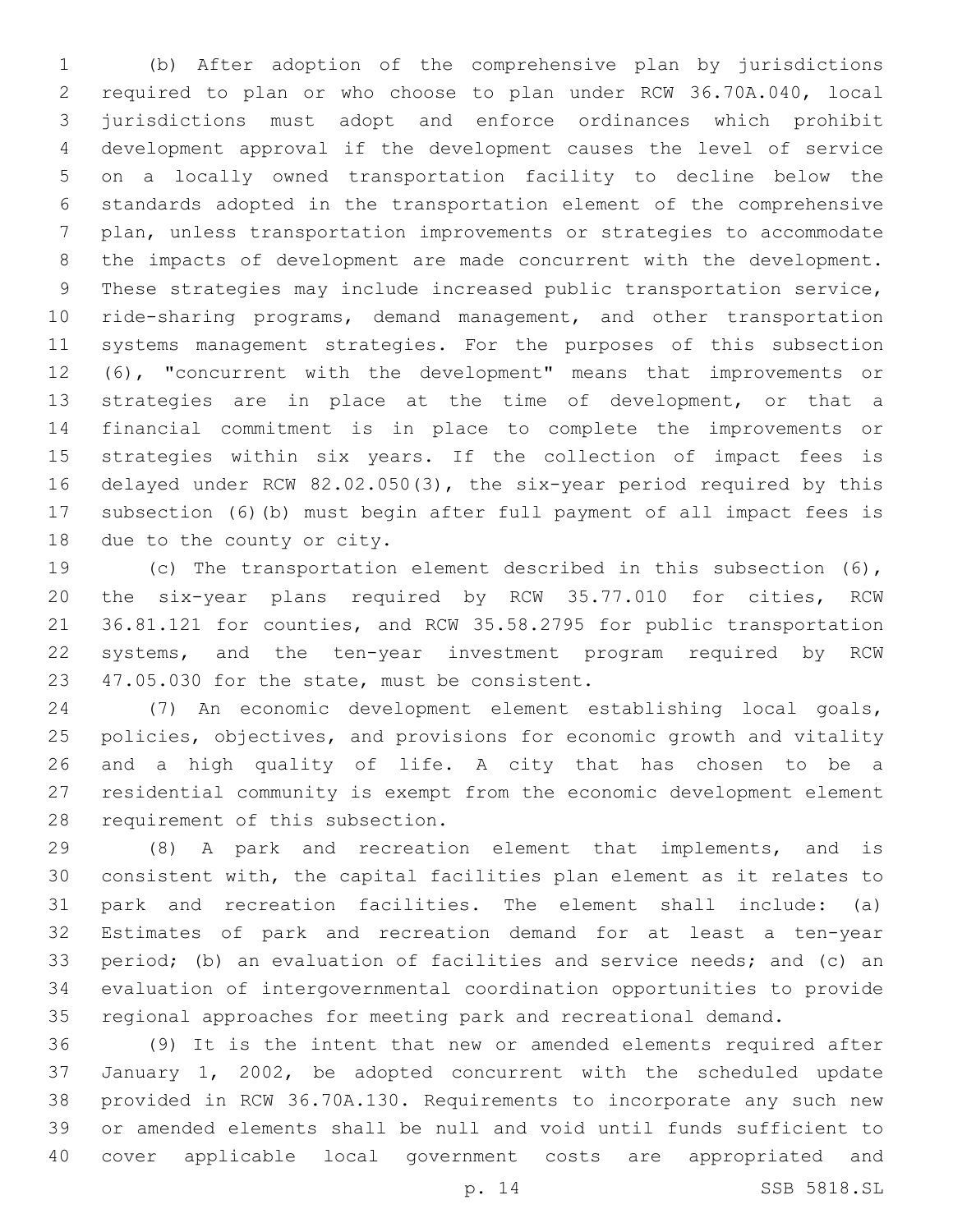1 distributed by the state at least two years before local government 2 must update comprehensive plans as required in RCW 36.70A.130.

3 **Sec. 3.** RCW 43.21C.495 and 2020 c 173 s 2 are each amended to 4 read as follows:

5 ((If adopted by April 1, 2023, amendments to development 6 regulations)) Adoption of ordinances, development regulations and 7 amendments to such regulations, and other nonproject actions taken by 8 a city to implement: The actions specified in section 2, 9 chapter . . ., Laws of 2022 (this act) unless the adoption of such 10 ordinances, development regulations and amendments to such 11 regulations, or other nonproject actions has a probable significant 12 adverse impact on fish habitat; and the increased residential 13 building capacity actions identified in RCW 36.70A.600(1) ((er (4))), 14 with the exception of the action specified in RCW 36.70A.600(1)(f), 15 are not subject to administrative or judicial appeals under this 16 chapter.

17 **Sec. 4.** RCW 43.21C.501 and 2019 c 348 s 6 are each amended to 18 read as follows:

 (1) Project actions described in this section that pertain to residential, multifamily, or mixed-use development evaluated under this chapter by a city or town planning under RCW 36.70A.040 are exempt from appeals under this chapter on the basis of the evaluation 23 of or impacts to the following elements of the environment, provided 24 that the appropriate requirements for a particular element of the environment, as set forth in subsections (2) and (3) of this section, 26 are met.

 (2)(a) Transportation. A project action pertaining to residential, multifamily, or mixed-use development evaluated under this chapter by a city or town planning under RCW 36.70A.040 is exempt from appeals under this chapter on the basis of the evaluation 31 of or impacts to transportation elements of the environment, so long as ((the project does not present significant adverse impacts to the state-owned transportation system as determined by the department of 34 transportation and)) the project is:

35  $((a)(i))$   $(i)(A)$  Consistent with a locally adopted 36 transportation plan; or

37 (((+ii)) (B) Consistent with the transportation element of a 38 comprehensive plan; and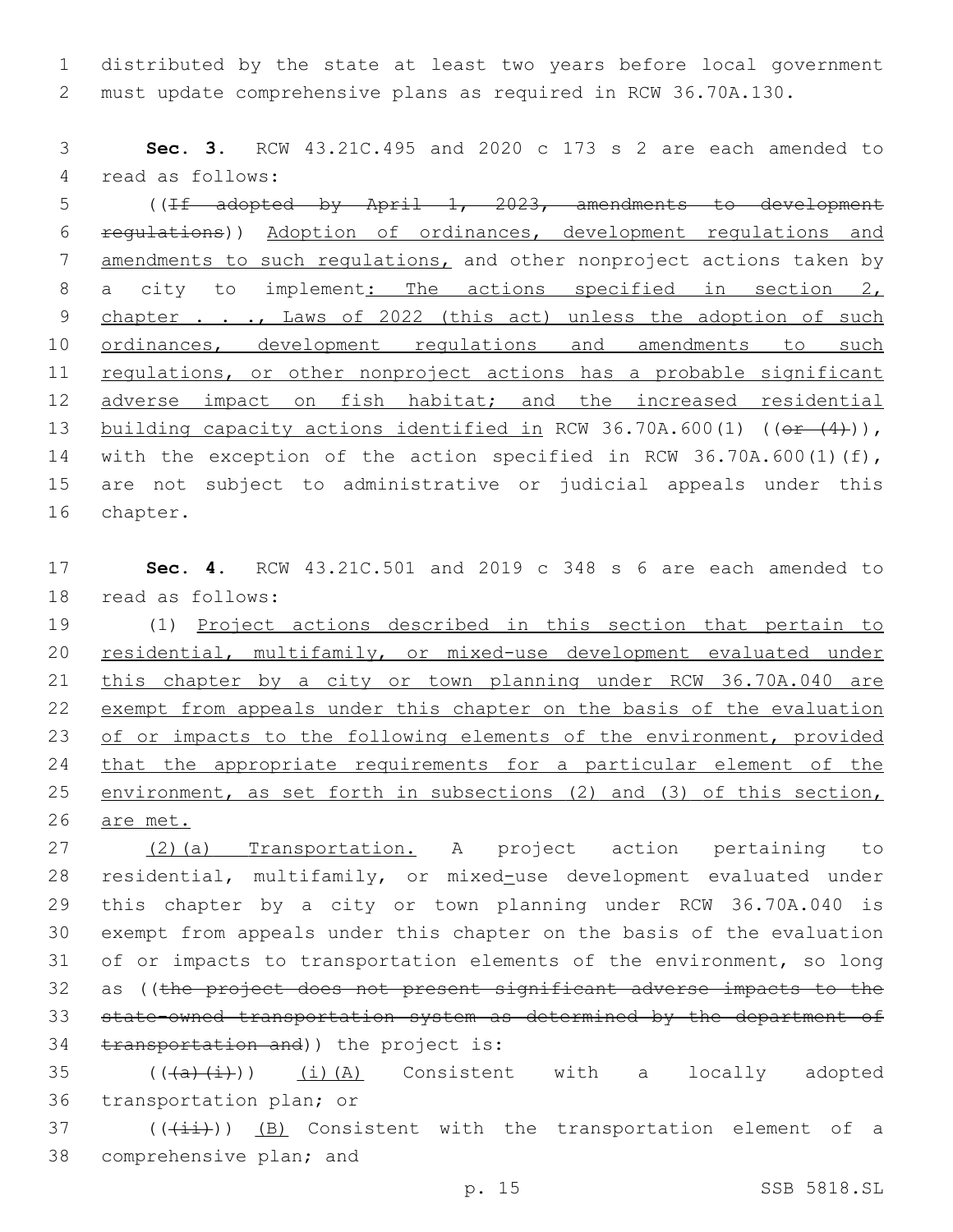1  $((+b)+(i+))$   $(i)$   $(A)$  A project for which traffic or parking impact fees are imposed pursuant to RCW 82.02.050 through 82.02.090; or

 (( $(i+i)$ )) (B) A project for which traffic or parking impacts are ((expressly)) mitigated by an ordinance, or ordinances, of general 5 application adopted by the city or town.

 $((+2))$  (b) The exemption under this subsection (2) does not apply if the department of transportation has found that the project will present significant adverse impacts to the state-owned transportation system.

 (3)(a) Aesthetics. A project action pertaining to residential, multifamily, or mixed-use development evaluated under this chapter by 12 a city or town planning under RCW 36.70A.040 is exempt from appeals 13 under this chapter on the basis of the evaluation of or impacts to 14 the aesthetics element of the environment, so long as the project is subject to design review pursuant to adopted design review 16 requirements at the local government level.

 (b) Light and glare. A project action pertaining to residential, multifamily, or mixed-use development evaluated under this chapter by 19 a city or town planning under RCW 36.70A.040 is exempt from appeals under this chapter on the basis of the evaluation of or impacts to 21 the light and glare element of the environment, so long as the project is subject to design review pursuant to adopted design review 23 requirements at the local government level.

24  $(4)$  For purposes of this section( $(\frac{1}{r} - \frac{1}{r} + \frac{1}{r})$ :

 (a) "Design review" means a formally adopted local government process by which projects are reviewed for compliance with design standards for the type of use adopted through local ordinance.

28 (b) "Impacts to transportation elements of the environment" include impacts to transportation systems; vehicular traffic; waterborne, rail, and air traffic; parking; movement or circulation 31 of people or goods; and traffic hazards.

 NEW SECTION. **Sec. 5.** (1) The legislature recognizes that certain rule-based categorical exemption thresholds to chapter 43.21C RCW, found in WAC 197-11-800, have not been updated in recent years, and should be modified in light of the increased environmental protections in place under chapters 36.70A and 90.58 RCW, the current affordable housing crisis, and other laws. It is the intent of the legislature to direct the department of ecology to conduct expedited